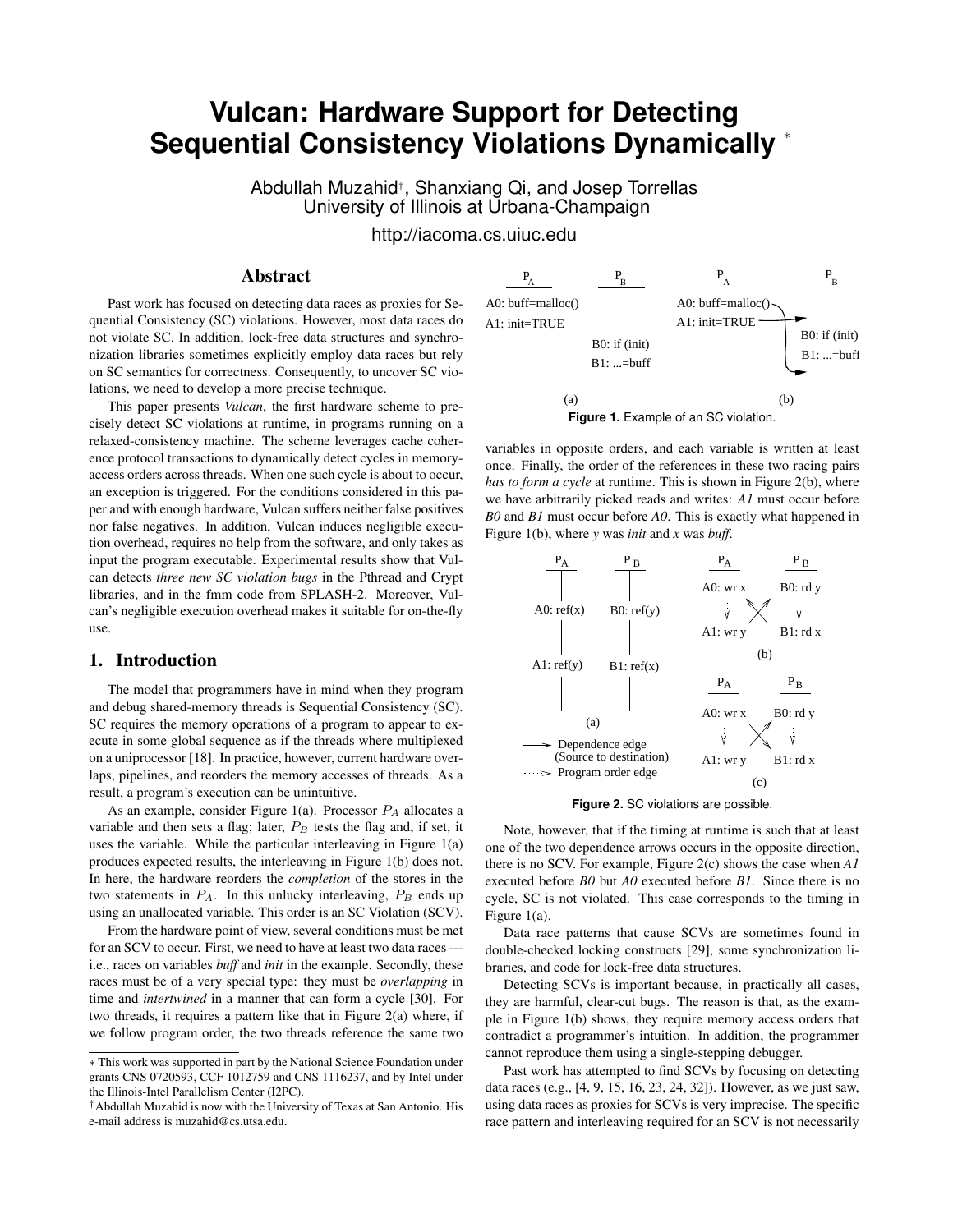common. In large commercial codes, conventional race-detection tools typically flag many data races, often causing the programmer to spend time examining races that are much less likely to cause code malfunctioning than SCVs [13, 26].

A second reason for not using data races as proxies is that we may want to find SCVs in codes that have intentional data races, such as in lock-free data structures. We may want to debug the code for SCVs, while being less concerned about non-SC-violating races. Here, a race-detection tool would not be a good instrument to use. If we want to detect SCVs, we need to precisely zero-in on the types of data races and interleavings that cause them.

Given the importance of these bugs and the difficulty in isolating them, this paper contributes with *Vulcan*, the first hardware scheme to precisely detect SCVs at runtime, in programs running on a relaxed-consistency machine. Vulcan leverages cache coherence protocol transactions to dynamically detect cycles in memory access orders across threads. When a cycle is about to occur, an exception is triggered, providing information to debug the SCV.

The Vulcan design in this paper focuses on finding cycles of overlapping races between only two processors — since cycles involving three and more processors are much rarer. In addition, it does not consider speculative loads from mispredicted branch paths. Moreover, it is not concerned with SCVs due to compiler transformations — Vulcan only reports SCVs due to hardware-initiated reference reordering. Within these constraints, and with large-enough hardware structures, Vulcan suffers neither false positives nor false negatives.

Vulcan's approach has several advantages: it induces negligible execution overhead, requires no help from the software, and only takes as input the program executable. Experimental results show that Vulcan detects *three new bugs* in popular codes. Specifically, it finds SCVs in the Pthread and Crypt libraries, and in the fmm program from SPLASH-2. We have reported the bugs to the developers. In addition, Vulcan's negligible execution overhead makes it suitable for on-the-fly use.

We also contribute with a new taxonomy of data races.

This paper is organized as follows: Section 2 gives a background; Section 3 introduces a taxonomy of data races; Sections 4 and 5 present Vulcan; Section 6 outlines its limitations; Section 7 evaluates Vulcan; and Section 8 discusses related work.

## 2. Background

A Sequential Consistency Violation (SCV) occurs when the memory operations of a program have executed in an order that does not conform to any SC interleaving. It is virtually always a harmful bug, since it is the outcome of an unintuitive execution. Moreover, it is difficult to debug because single-stepping debuggers cannot reproduce it.

Shasha and Snir [30] show what causes an SCV: overlapping data races where the dependences end up ordered in a cycle. Recall that a data race occurs when two threads access the same memory location without an intervening synchronization and at least one is writing. Figure 2(a) showed the required program pattern for two threads (where each variable is written at least once) and Figure 2(b) showed the required order of the dependences at runtime (where we assigned reads and writes to the references arbitrarily).

If at least one of the dependences occurs in the opposite direction (e.g., Figure 2(c)), no SCV occurs. In addition, if the code of the two threads references the two variables in the same order (Figure 3(a)), no SCV is possible — no matter how the hardware reorders these references at runtime. For example, in Figure 3(b), no SCV can occur, no matter the direction of the inter-thread dependences.



**Figure 3.** SC violations are not possible.

Given the pattern in Figure 2(a), Shasha and Snir [30] prevent the SCV by placing one fence between references *A0* and *A1*, and another between *B0* and *B1*. Their algorithm to find where to put the fences is called the Delay Set.

The commonly used Double-Checked Locking (DCL) [29] is a major source of SCVs. This is a programming technique to reduce the overhead of acquiring a lock by first testing the locking criterion without actually acquiring the lock. Only if the test indicates that locking is required does the actual locking logic proceed. The code takes a structure like in Figure 1(a). Because the code is typically involved, programmers often miss putting the two fences needed.

Data races and SCVs are very different, and programs have more data races than SCVs. However, past work has focused on detecting data races as proxies for SCVs. Specifically, one line of work detects incoming coherence messages on data that has local outstanding loads or stores. This work started with Gharachorloo and Gibbons [15] and now includes many aggressive speculative designs (e.g., [4, 9, 16, 32]). Another line of work detects a conflict between two concurrent synchronization-free regions. This includes DRFx [24] and Conflict Exceptions [23]. In general, all of these works look for a data race with two accesses that occur within a short time — but still, only a *single race*. Overall, while focusing on these races may be a good way to discard many irrelevant ones, it is still a very different problem than focusing on uncovering SCVs.

Other researchers have used the compiler to identify race pairs that could cause SCVs, typically using the Delay Set algorithm, and then insert fences to prevent cycles [12, 14, 17, 19, 31]. Since the compiler has limited information, these approaches tend to be very conservative and result in substantial slowdowns. Lin *et al.* [20] hide much of the resulting fence delay with architectural support.

Lin *et al.* [21] have recently proposed a design to support SC in a relaxed-consistency machine. While its goal is different than Vulcan's, it also involves the analysis of race cycles. We discuss it in Section 8. Finally, in the program testing and verification domains, there are proposals to detect SCVs by checking the semantic correctness of programs, or by collecting traces and then, offline, applying reordering rules [6, 7, 8]. While such techniques are promising, they are typically limited to small-sized codes and are performed statically or as an off-line pass. Vulcan's goal is to detect SCVs in large codes on-the-fly and with negligible overhead. More details on related work are presented in Section 8.

# 3. A Taxonomy of Data Races

To assess the relationship between data races and SCVs, we develop a taxonomy of data races. We examined the bug databases of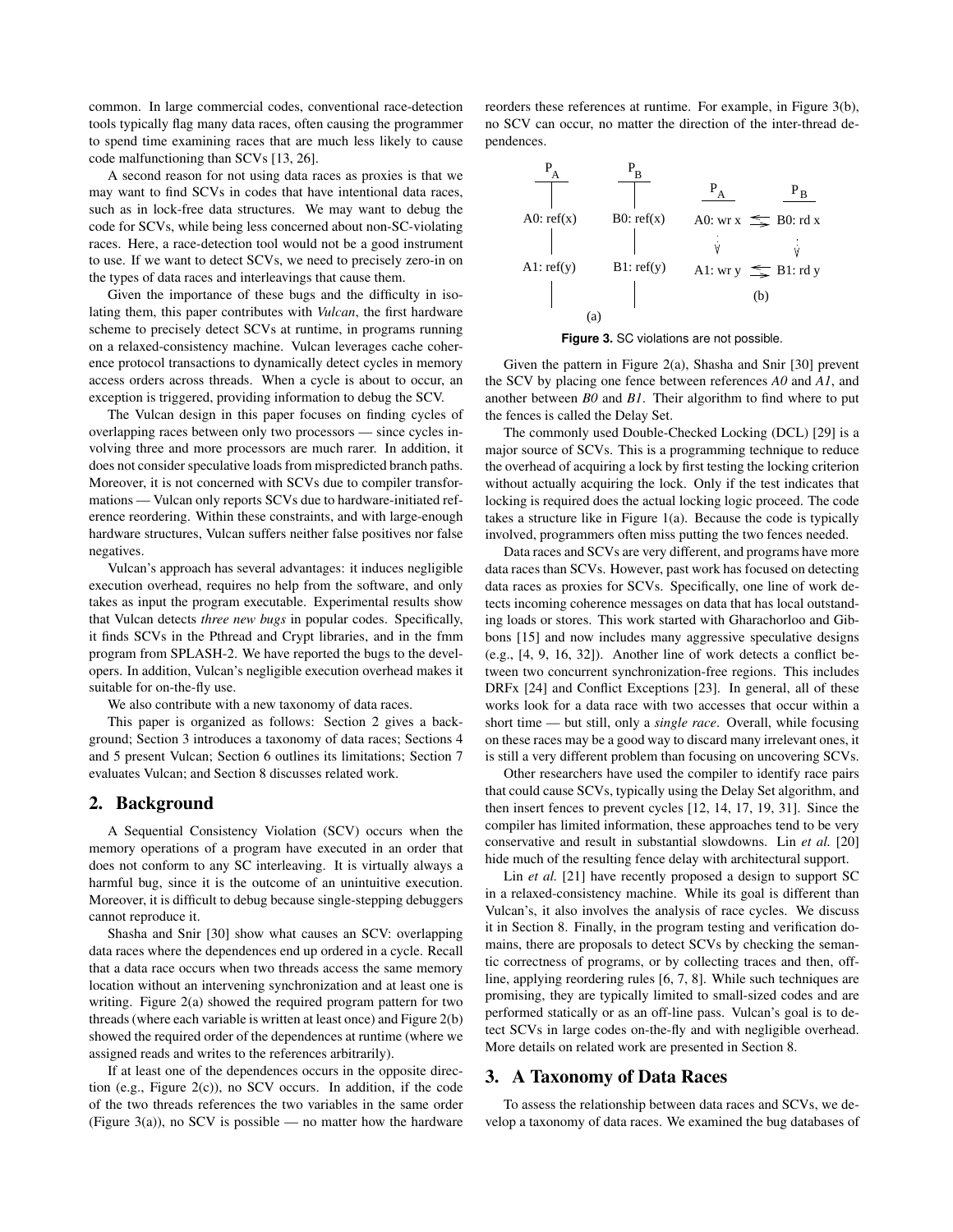popular programs such as Apache, MySQL, and Mozilla, and collected all the data-race bugs we could find. Since these are races reported by users, we know that they caused the program to malfunction. Table 1 lists the applications and the number of reported data races.

| Application     | # Reported           | # Multi-       | $#$ SCV                     | # DCL       |
|-----------------|----------------------|----------------|-----------------------------|-------------|
|                 | Data Races           | Races          | Races                       | <b>SCVs</b> |
| Apache          | 24                   |                |                             | 5           |
| <b>MySQL</b>    | 13                   |                |                             |             |
| Mozilla         | 11                   | $\mathfrak{D}$ |                             |             |
| Redhat (glibc)  |                      |                | $\mathcal{D}_{\mathcal{L}}$ |             |
| Java SDK        | $\mathfrak{D}$       |                |                             |             |
| PostgreSQL      |                      |                |                             |             |
| Pbzip2          | 1 from [33]          |                |                             |             |
| Windows kernel  | 1 from [13]          |                |                             |             |
| Isolator bench. | 1 from Isolator [27] |                | $\Omega$                    |             |
| Total           | 56                   |                | 10                          | a           |

**Table 1.** Reported data races that we studied.

Overall, we found 56 reported race-based bugs. For each of these bugs, if they contain more than one race, we call them *Multiraces*; otherwise, we call them *Single-races*. In addition, if a multirace bug can create an SCV, we call it an *SCV Race*; otherwise it is a *Non-SCV Race*. Finally, SCV races are classified into those that are DCLs [29] and those that are not.

Table 1 shows the breakdown of the bugs per application. We see that, of the total 56 reported race bugs, 11 are multi-races (20%). Of these, 10 can cause SCVs (91%). The only one that, due to its reference pattern cannot ever create an SCV is in Mozilla [2]. Of the 10 SCV races, 9 are DCLs (90%).

It is well known from practical experience and from the literature [13, 26] that real programs contain many data races that users and developers do not consider important enough to report or to fix. Consequently, to put the previous numbers in context, we have to assume that there is a potentially sizable number of additional, unreported data races. Therefore, we can build the tree of Figure 4(a), which shows the frequency of each type of data race relative to its parent's. To visualize the frequency relative to all the race instances, Figure 4(b) shows a diagram where the area is proportional to the frequency of occurrence. Even if we do not know the actual number of unreported data races, the figure suggests that previous approaches that focus on data races as proxies for SCVs are insufficient.



The figure also shows why a special technique for SCV races is warranted: they comprise a substantial fraction of the reported data

races, namely 18%. Importantly, they are very hard to debug, since current debuggers cannot reproduce them.

# 4. Vulcan: Detecting SC Violations

Our goal is to develop an approach to detect SCVs in relaxedconsistency machines that is highly precise. In addition, we want a solution that can deliver information to debug the SCV, uses no other input than the executable, and has a negligible execution overhead. Hence, we focus on a hardware-only solution to detect cycles of inter-thread data dependences at runtime.

The idea behind our approach, called *Vulcan*, is to rely on the cache coherence protocol to dynamically record the observed interthread data dependences, while checking whether they form cycles. These dependences are kept around only for as long as they can participate in a cycle, and are discarded soon after. Both the recording and the checking of these dependences is done in hardware to minimize execution overhead.

## 4.1. Basic Algorithm to Detect Cycles

Figure 5(a) repeats the pattern that can lead to an SCV with two threads. An SCV occurs when, due to the out-of-order execution of *ref(x)* and *ref(y)* in one thread or in both threads, *A1* executes before *B0*, and *B1* executes before *A0* — creating a dependence cycle.

To understand how Vulcan works, consider the dependence arrow of Figure 5(b), which represents that reference *A1* executed before reference *B0*. This arrow creates two regions, *R1* and *R2*, such that any future dependence whose source is in *R1* and destination is in *R2* will cause an SCV. Consequently, after Vulcan records  $A1 \rightarrow B0$ , it monitors that no new dependence is created from an access in  $P_B$  at or after *B0* to an access in  $P_A$  at or before *A1*. We put this requirement as the two restrictions of Figure 5(c):

• For any dependence whose source reference is in  $P_B$  at or after *B0*, the Allowed Destination (AD) in P<sup>A</sup> is after *A1*.

• For any dependence whose destination reference is in  $P_A$  at or before  $AI$ , the Allowed Source (AS) in  $P_B$  is before  $B0$ .

If there are multiple dependences between two threads, then the *AD* of a dependence *from* a reference is the latest (i.e., maximum) of the contributing *AD*s, while the *AS* of a dependence *to* a reference is the earliest (i.e., minimum) of the contributing *AS*s. This is shown in Figure 5(d). In the figure, for each of the two dependences, we use the algorithm of Figure 5(c) to set the *AD*s of their R1 Regions and the *AS*s of their R2 regions. In the areas where the two R1 regions overlap (*B0* and later in  $P_B$ ), Vulcan sets the *AD* to the maximum of the two values; in the areas where the two R2 regions overlap ( $AI$  and earlier in  $P_A$ ), Vulcan sets the  $AS$  to the minimum of the two values.

Based on this discussion, Vulcan tags each monitored reference with three labels. They are shown in Figure 5(e). The first one is the Sequence Number (SN), which is the local dynamic reference count, assigned when the load or store enters the pipeline (e.g., at issue). The second one is the Allowed Destination (AD), which is the *SN* of the reference in the other processor after which the local reference can send data to. The last one is the Allowed Source (AS), which is the *SN* of the reference in the other processor before which the local reference can receive data from. Since a processor can have dependences with every other processor, *AD* and *AS* are arrays of *N*-1 entries, where *N* is the processor count. In each processor, *SN* starts up as 0 and increases monotonically. *AD* starts up as 0 and AS as  $\infty$ .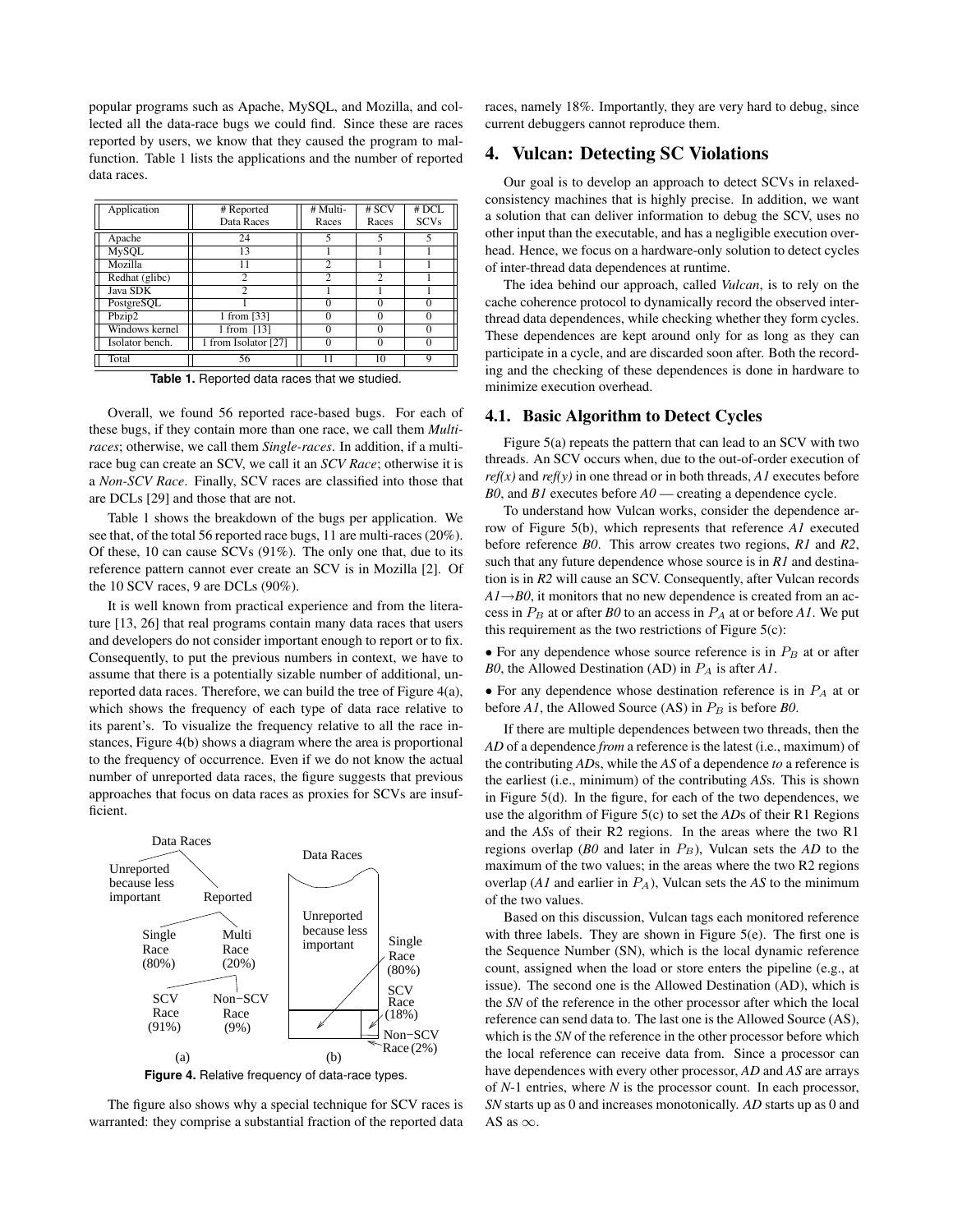

**Figure 5.** Basic algorithm to detect cycles.

These structures are updated in hardware when a new crossprocessor dependence is created. The algorithm is shown in Figure 5(g), which refers to the example in Figure 5(f). Assume that we already have the solid arrow  $AI \rightarrow BO$ ; now  $P_A$  issues a request from reference  $Ai$  that prompts reference  $Bj$  in  $P_B$  to respond, creating the dotted arrow  $Bj \rightarrow Ai$ . Figure 5(g) shows that there are three steps in the creation of the  $Bj \rightarrow Ai$  arrow. Step 1 is the request from  $P_A$ , which carries the SN of the requesting access  $(SN_{Ai})$ . In Step 2,  $P_B$  operates on its Vulcan metadata, sends the response, and possibly raises an exception. Specifically,  $P_B$  checks that a cycle is not about to form by confirming that *Ai* is an allowed destination of *Bj*. If it is not  $(SN_{Ai} \le AD_{Bj}[P_A])$ , a cycle is about to form and, hence an SCV is detected. In this case,  $P_B$  sends the response with the SN of the producer access  $(SN_{B<sub>j</sub>})$  and raises an exception. Otherwise, as in the example, the metadata is updated: the  $AS[P_A]$  of *Bj* and earlier accesses in  $P_B$  are set to the minimum of their current values and  $SN_{Ai}$ . Also,  $P_B$  sends the response with  $SN_{Bj}$ .

Finally, in Step 3, when the data reaches  $P_A$ ,  $P_A$  operates on its metadata and possibly raises an exception. Specifically, P<sup>A</sup> checks that a cycle is not formed by confirming that *Bj* is an allowed source of *Ai*. If it is not  $(SN_{Bj} \geq AS_{Ai}[P_B])$ , a cycle is formed and an SCV has occurred. Consequently, an exception is raised. Otherwise, as in the example, the  $AD[P_B]$  of  $Ai$  and later accesses in  $P_A$ are set to the maximum of their current values and  $SN_{Bj}$ .

With this algorithm, Vulcan raises exceptions immediately when a dependence closes a cycle and causes an SCV. This provides valuable information for debugging the SCV. The exception at the processor that receives the response always occurs. The exception at the producer processor may not occur since, at send time, there may not be enough dependences for a cycle yet. In Section 5.5, we consider all the information that is available to debug the SCV.

# 4.2. Safe Accesses

As a processor issues references, the Vulcan hardware monitors them. To understand for how long they need to be monitored, we define the concept of a *Safe* (and *Unsafe*) access:

• An access is *Safe* when no data dependence involving this access can cause an SCV any more. Otherwise, it is *Unsafe*. Vulcan can stop monitoring an access when it becomes Safe.

To find out when an access becomes Safe, let us define the *Performed Point* (PP) of a thread in an out-of-order processor. The PP is the latest memory access (in program order) such that it and all the accesses preceding it in the thread in program order have been performed. A load is performed when it has retired; a store is performed when it has retired and the cache has received the line and all the invalidation acknowledgments.

As a thread executes, its PP keeps advancing. When the PP reaches an access, it is clear that the access is completed. However, the access *may still* participate in an SCV and, therefore, be Unsafe. To see why, consider Figure 6(a). The creation of the *A1*→*B1* dependence makes the  $BI$  and subsequent accesses in  $P_B$  vulnerable. Indeed, even if they complete and  $P_B$ 's PP goes past them, they can still participate in cycles. Specifically, if any access in  $P_A$  prior to *A1* requests data from them (or generally becomes dependent on them), a cycle is created. In precise terms: *B1* and subsequent accesses in  $P_B$  remain Unsafe for as long as  $P_A$ 's PP has not reached the reference in their AD (*A1* in the example).



**Figure 6.** Understanding when an access is Safe.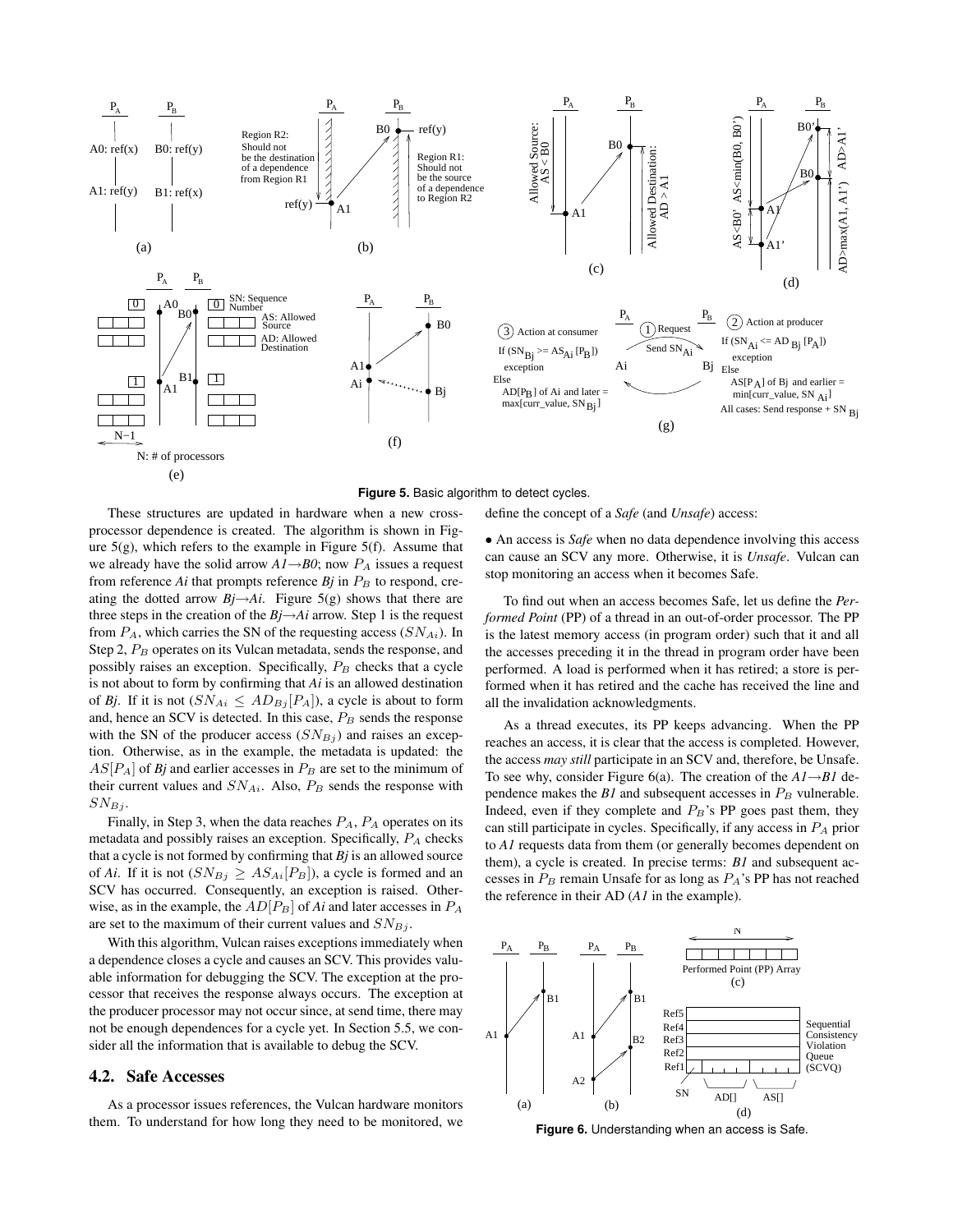The condition for an access  $Ci$  in processor  $P_C$  to be Safe is:

• Suppose that we have an array *PP[]* with the current value of the PPs for each processor (given as *SN* numbers). *Ci* is Safe when  $(SN_{Ci} \leq PP[P_C])$  and  $(AD_{Ci}[P_K] \leq PP[P_K])$ , for all processors  $K \neq C$ . [Proof in *Theorem 1* of Appendix 1].

As an example, consider Figure 6(b). The accesses in  $P_A$  become Safe as soon as  $PP[P_A]$  reaches them (since their  $AD$  has not been changed from 0). The accesses in  $P_B$  remain Unsafe even as  $PP[P_B]$  reaches them. After that, as soon as  $AI$  becomes Safe, all the accesses in  $P_B$  up to (but not including)  $B2$  become Safe.

We also say that an access  $Ci$  in processor  $P_C$  is Safe with re*spect to* another processor  $P_M$ :

• *Ci* is Safe with respect to  $P_M$  when  $(SN_{Ci} \leq PP[P_C])$  and  $(AD_{Ci}[P_M] \leq PP[P_M]).$ 

Vulcan uses these insights as follows. First, each processor has a PP[] array (Figure 6(c)). In this array, the entries corresponding to the other processors are kept largely up-to-date thanks to the fact that each processor includes its PP in every response message.

Second, a processor only keeps the *SN*, *AD*, and *AS* information for its references that are Unsafe. Such information is kept in a per-processor FIFO hardware queue associated with the cache controller called *SC Violation Queue* (SCVQ) (Figure 6(d)). When the processor issues a load or store, Vulcan allocates an SCVQ entry and sets its *SN* field. Later, as the access executes and coherence actions are received, the *AD* and *AS* fields are updated. Finally, when the access becomes Safe, Vulcan deallocates the entry.

An SCVQ entry does not contain the data loaded or stored. Moreover, the entry can remain allocated long after the access has completed — for as long as it remains Unsafe.

## 4.3. Detecting Dependences

When an SCV occurs, the following must be true:

• The two inter-processor dependence arrows that form the cycle must share a property: their source reference is Unsafe with respect to the destination processor. If one of the arrows fails this condition, there is no SCV. [Proof in *Theorem 2* of Appendix 1].

For example, in Figure 7(a), arrow *1* could participate in an SCV, while arrow 2 cannot. Consequently, we conclude:

• Vulcan only needs to watch for inter-processor data dependences where the source reference is Unsafe with respect to the destination processor. We call such dependences *Unsafe* dependences.



**Figure 7.** Inter-processor data dependences.

To find the Unsafe dependences, we will see that Vulcan uses the cache coherence protocol transactions (to a large extent). When one is found, the hardware performs the basic algorithm described in Section 4.1: the source and destination references exchange *SN*s, the source checks its *AD* and potentially updates its *AS* (and those of earlier accesses), and the destination checks its *AS* and potentially updates its *AD* (and those of later accesses).

Figures 7(b)-(e) show the three types of dependences possible: WAR, RAW, and WAW. Figure 7(b) shows a WAR. The write triggers Vulcan to search the other processors' SCVQs for accesses to the address. Multiple reader processors may be identified. Each reader processor has to take-in the write's *SN*, provide its read's *SN* and run the Vulcan algorithm; the writer has to take-in all the reads' *SN*s and run the Vulcan algorithm using the correct entries in its *AD* and *AS* arrays. In addition, since the write will be the source of *all* the future dependence(s) on this address, the write also triggers the removal (i.e., invalidation) of the SCVQ entries for this address in all the other processors.

Figure 7(c) shows a RAW. The read triggers Vulcan to search the other processors' SCVQs for a write to the address, ignoring SCVQ entries for reads. The usual algorithm is then run. Figure 7(d) shows a special case of a RAW, where the reader thread performs two reads to the same address *out of order*: first a later read  $(rd<sub>1</sub>)$  and then a read that is earlier in program order  $(rd<sub>2</sub>)$ . In this case, both reads must communicate with the writer's SCVQ entry. In the process,  $rd_1$  will first set the *AS* of the write (and of  $P_A$ 's prior accesses) to  $rd_1$ 's *SN*; later,  $rd_2$  will set them to  $rd_2$ 's *SN*, which is lower.

Figure 7(e) shows a WAW. As usual, the consumer write invalidates the SCVQ entry of the producer write. Note that other processors may have read the address in between the two writes. In this case, the consumer writer forms WAR dependences with the readers and a WAW dependence with the producer writer, and invalidates all the SCVQ entries for this address but its own.

We next show how we detect all the Unsafe dependences. The Appendix shows that:

• If Vulcan records all the Unsafe dependences, then it detects all the SCVs between processors. [Proof in *Theorem 3* of Appendix 1].

#### 4.4. Leveraging the Coherence Protocol

To detect all the Unsafe dependences, Vulcan partially relies on piggybacking on the cache coherence protocol transactions. In this paper, we describe the operation assuming a snoopy-based MSI protocol; other protocols may require slightly different arrangements. Moreover, we assume a single-level private cache hierarchy per processor, where the SCVQ is associated with the cache controller, and multi-word cache lines. Without loss of generality, we describe our system using words (i.e., 32 bits) as the grain of processor accesses. We later consider finer-grained accesses such as bytes.

To understand how Vulcan uses the coherence protocol, this section starts by assuming single-word cache lines; Section 5 shows the final Vulcan design, which uses multi-word lines. With singleword lines, the destination access of the WAR, RAW, and WAW dependences of Figure 7 induces a coherence transaction in the network. Vulcan leverages such a transaction. The only exception is the second read  $(r\dot{d}_2)$  in the RAW with out-of-order reads to the same address (Figure 7(d)). We describe this special case later.

As part of the coherence transaction, if the source reference is Unsafe (i.e., it is in an SCVQ), the Vulcan metadata is exchanged and operated upon. Specifically, on a processor read transaction in the network, the hardware searches the SCVQs that may contain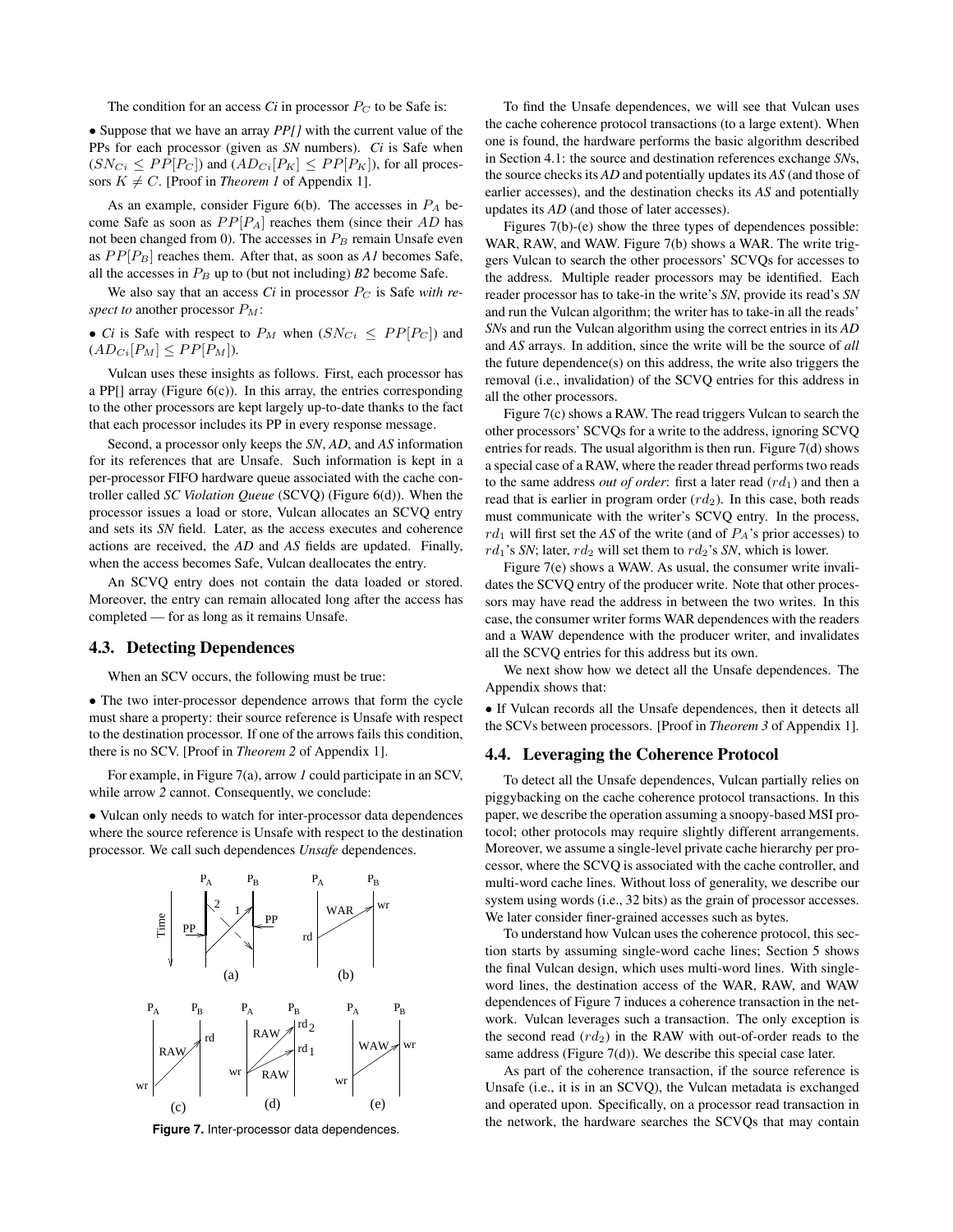the referenced address (we will see how we know this). In a given SCVQ, it tries to find the latest write to the address in program order. From the above discussion, at most one SCVQ can have writes. If a write is found, we have detected a RAW. The Vulcan metadata is exchanged (as part of the transaction) and operated upon.

On a processor write transaction in the network, the hardware searches the SCVQs that may contain the referenced address. In each SCVQ, the search tries to find the latest access to the address in program order and, if that is a read, also any preceding write. Vulcan looks for the latest accesses because they form the most conservative dependences. If we find any, we have detected a WAR or a WAW. The metadata is exchanged and operated upon. As part of the transaction, all the entries for the address in all SCVQs (except in the requesting processor) are invalidated.

The second read  $(rd_2)$  in the RAW with out-of-order reads of Figure 7(d) presents a difficulty. On the one hand, the read hits in the cache and would not cause a coherence transaction. On the other hand, it needs to exchange *SN*s with the write and update the metadata (importantly, the  $AS$  of the write and prior accesses in  $P_A$  must become smaller). Vulcan solves the problem by forcing a *Metadata Network Access*, namely one exactly like a regular one (the SCVQs are searched and, if there is a hit, the Vulcan metadata is exchanged and operated on) except that no data is returned. Hence, when a load executes and finds that a later load to the same address has accessed the network, the hardware forces a metadata network access.

Vulcan's operation requires that, on a network transaction, the hardware looks-up the SCVQs that may have the referenced address. Vulcan cannot rely on the cache snoopers to flag which SCVQs may have the address — since the corresponding cache line may have been evicted from the cache. Consequently, Vulcan adds a per-processor bloom filter that encodes the addresses currently in the local SCVQ. If the address on the network hits in the filter, the SCVQ is searched. Section 5.3 presents a detailed design.

# 5. Vulcan Hardware Design

We present Vulcan's hardware structures: the coherence protocol and the SCVQs. We use a bus for the network. Section 7.2 summarizes the hardware needs for the configurations evaluated.

## 5.1. Supporting Multiple Words per Line

Detecting all the Unsafe dependences was easy with single-word cache lines because, conveniently, in all cross-thread dependences (Unsafe or otherwise, and except for RAWs with out-of-order readread) the destination reference induces a coherence action in an MSI protocol (Figure 7). During the resulting bus access, if the dependence is Unsafe, processors exchange Vulcan metadata. Unfortunately, this is not the case with multi-word cache lines. As a processor misses on a word, other words are also brought into the cache. Consequently, some Unsafe dependences do not trigger coherence actions. Further, some coherence actions are caused by false sharing rather than by data dependences.

To solve this problem, Vulcan decouples, to some extent, the coherence actions from the Vulcan metadata operations. It ensures that every time that an Unsafe dependence occurs, either (1) the coherence protocol triggers a coherence action, or (2) Vulcan forces a Metadata bus access.

Let us use a plain line-based MSI coherence protocol using word accesses (for now). We assume that a bus transaction includes the address of the word accessed within the line. Vulcan adds two State bits per word in each line currently in the cache. These bits represent the word's *Vulcan-State* (or V-State). A word in the cache can be in one of three V-states: *CanWrite*, *CanRead*, and *Need-Check*. Irrespective of the cache line state, a processor can write and read a *CanWrite* word in its cache without trying to exchange Vulcan metadata; it can only read a *CanRead* word without trying to exchange metadata; and it must try to exchange metadata at every access to a *NeedCheck* word. When needed, Vulcan metadata is piggybacked on the coherence bus transaction if the access induces one; otherwise, a Metadata bus accesses is initiated. These V-states are largely independent of the cache coherence state of the line. They follow rules when multiple caches have coherent copies of the word. Specifically, if one cache keeps the word in *CanWrite* state, then any other cache with the word must keep it in *NeedCheck* state. Also, if one cache keeps it in *CanRead* state, then any other cache can keep it in *CanRead* or *NeedCheck* state. Finally, the word may be in *NeedCheck* state in all of the cached copies.

Before describing how a word reaches each state, consider the (word) addresses of the accesses in an SCVQ. Typically, their corresponding line addresses are present in the local cache. However, there is one exception: when, after the access, the line was invalidated or displaced from the cache. In this case, the corresponding entries in the SCVQ have no V-state. In addition, when an invalidation is received, the SCVQ entry for the written word is cleared.

A word *w* in a line cached by a processor reaches the three Vstates as follows:

• *CanWrite*: Either (i) the local processor was the last writer of *w* or, (ii) when the processor loaded *w* into its cache on a write miss to another word of the line, *w* was not in any other SCVQ (if the line was in another cache, it got invalidated). In addition, since any of these two events occurred, no other processor has (i) accessed *w*, or (ii) read-missed on another word in *w*'s line and loaded *w* as *CanRead*, or (iii) written *w*'s line. A *CanWrite* word may be in the local processor's SCVQ but not in other processors' SCVQs.

• *CanRead*: Either (i) the local processor has been involved in a dependence where the destination was a read of *w* (i.e., either the local processor wrote and then a remote one read, or a remote one wrote and then the local one read), or (ii) when the processor loaded *w* into its cache on a read miss to another word of the line, *w* was not in any other SCVQ. In addition, since any of these two events occurred, the local processor has not written *w* and no other processor has written to *w*'s line. A *CanRead* word may be in the SCVQs of the local and other processors.

• *NeedCheck*: When the local processor loaded *w* on a miss to another word of the line, *w* was in another processor's SCVQ. Since then, the local processor has not accessed *w* and no other processor has written to *w*'s line. A *NeedCheck* word may be in the SCVQs of the local and other processors.

We handle out-of-order read-read accesses to the same word like in Section 4.4: when a read executes and finds that a later read to the same address has already been sent to the bus, the hardware will eventually force a second bus access.

# 5.2. V-State Transitions for a Word

Figure 8 shows how the V-state of a word changes. For simplicity, we break the transitions into two figures. Figure 8(a) shows the transitions of the word as its line moves in and out of the cache, possibly due to accesses to other words in the same line; Figure 8(b) shows the transitions as the word is accessed inside the cache.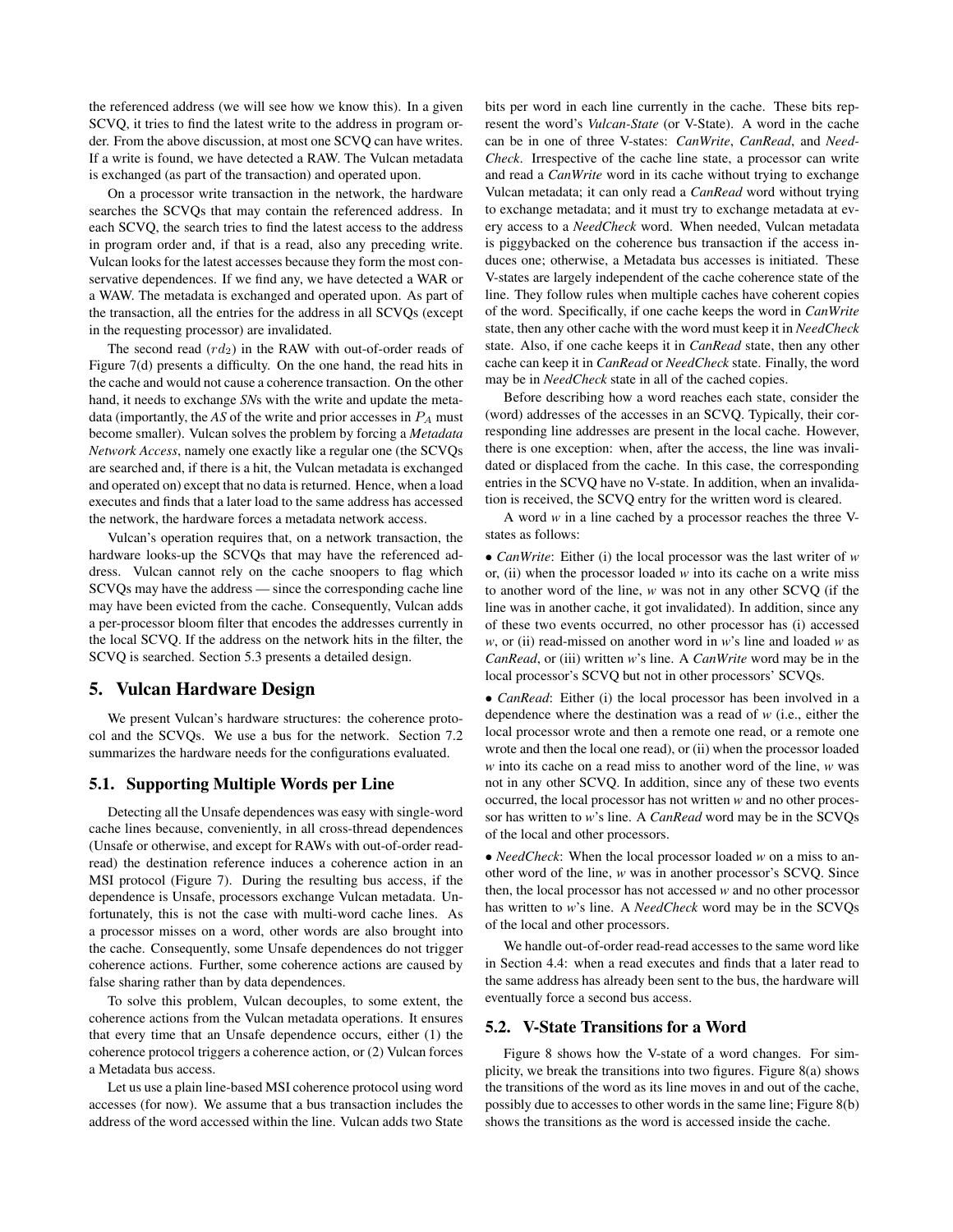

**Figure 8.** V-state transitions for a word. In (b), the underlined transitions may require metadata exchange (only needed if the source of the dependence is Unsafe) and, therefore, need a bus access. Such access can reuse a coherence bus transaction.

Starting with Figure 8(a), as a processor brings-in a line on a read miss, the hardware operates on the Vulcan metadata of the *referenced* word as indicated before, recording any Unsafe dependence. Hence, the word is loaded into the cache as *CanRead*. The other words in the line (i.e., *not-referenced* words) are loaded as either *CanRead* — if their address is not in any of the other processor's SCVQs — or as *NeedCheck* otherwise. This functionality is supported by adding one control line in the bus for each word in a line. During the bus transaction, all the other processors also check the addresses of the not-referenced words in the line against their bloom filter. If any processor finds a match for a given word, it sets the control line for that word. If the control line for a particular word is not set by the end of the bus transaction, it means that no processor has the word in its SCVQ, and the word is loaded as *Can-Read*. As a word is loaded as *CanRead*, any other cached copies of the word that were *CanWrite* transition to *CanRead*.

*Hardware-prefetched* lines work seamlessly. We apply the algorithm for not-referenced words to all the words in the line.

If the line is brought-in on a write miss, the state becomes *Can-Write* for the referenced word. For the other words, the bloom filters are checked as above and the state is set as *CanWrite* if no SCVQ has the address or *NeedCheck* otherwise. Other cached copies of the line are invalidated.

When a line is evicted from the cache or invalidated by an external write to any of its words, the V-states of all its words are lost.

In Figure 8(b), the word is being accessed. The transitions correspond to accesses to the word. The transitions underlined may require metadata exchange (only needed if the source of the dependence is Unsafe) and, therefore, need a bus access — which can reuse a coherence transaction. Consider a *CanWrite* word. The local processor can read and write it silently. An external read requires a transition to *CanRead* and attempts metadata exchange. Consider a *CanRead* word. A local read is silent. A local write brings the local state to *CanWrite* and induces a bus access to try to exchange metadata. All other copies of the line are invalidated. An external read keeps the local state as *CanRead* and may involve metadata exchange. Finally, in an *NeedCheck* word, a local read and write bring the word to *CanRead* and *CanWrite*, respectively, and induce a bus access to try to exchange metadata. An external read keeps the word in *NeedCheck*. In all states, an external write invalidates the line (and the corresponding SCVQ entry). It may involve metadata exchange if the state was *CanRead* or *CanWrite*.

Figure 9 shows two examples of processors *P1* and *P2* accessing a line with words *A* and *B*. The figures show the transitions in V-states and line states. For each access (e.g., *rd A* by *P2*), the figure shows the resulting local V-state of each of the two words (*CW*, *CR*, and *NC* mean *CanWrite*, *CanRead*, and *NeedCheck*, respectively), the resulting local line state (*D* and *S* mean Dirty and Shared Clean, respectively), and the type of bus request (*CO* and *ME* mean coherence and metadata request, respectively). For example, the first read in Figure 9(a) brings the line to *P2* in state *S* with both words as *CanRead*. This is a coherence request without metadata exchange. As we go down the access stream, some accesses cause bus requests with only metadata exchange. We assume all SCVQ entries stay unless they are invalidated. Figure 9(b) shows an access stream with false sharing. All accesses cause coherence-only bus requests.





Using V-state bits is an effective way to minimize metadata bus accesses when a processor references variables with temporal and spatial locality. Indeed, without V-state bits, all the words in the cache would effectively be in *NeedCheck* state, and every single access would require a metadata bus access. Unfortunately, V-state bits take space. Hence, a compromise that we employ is to keep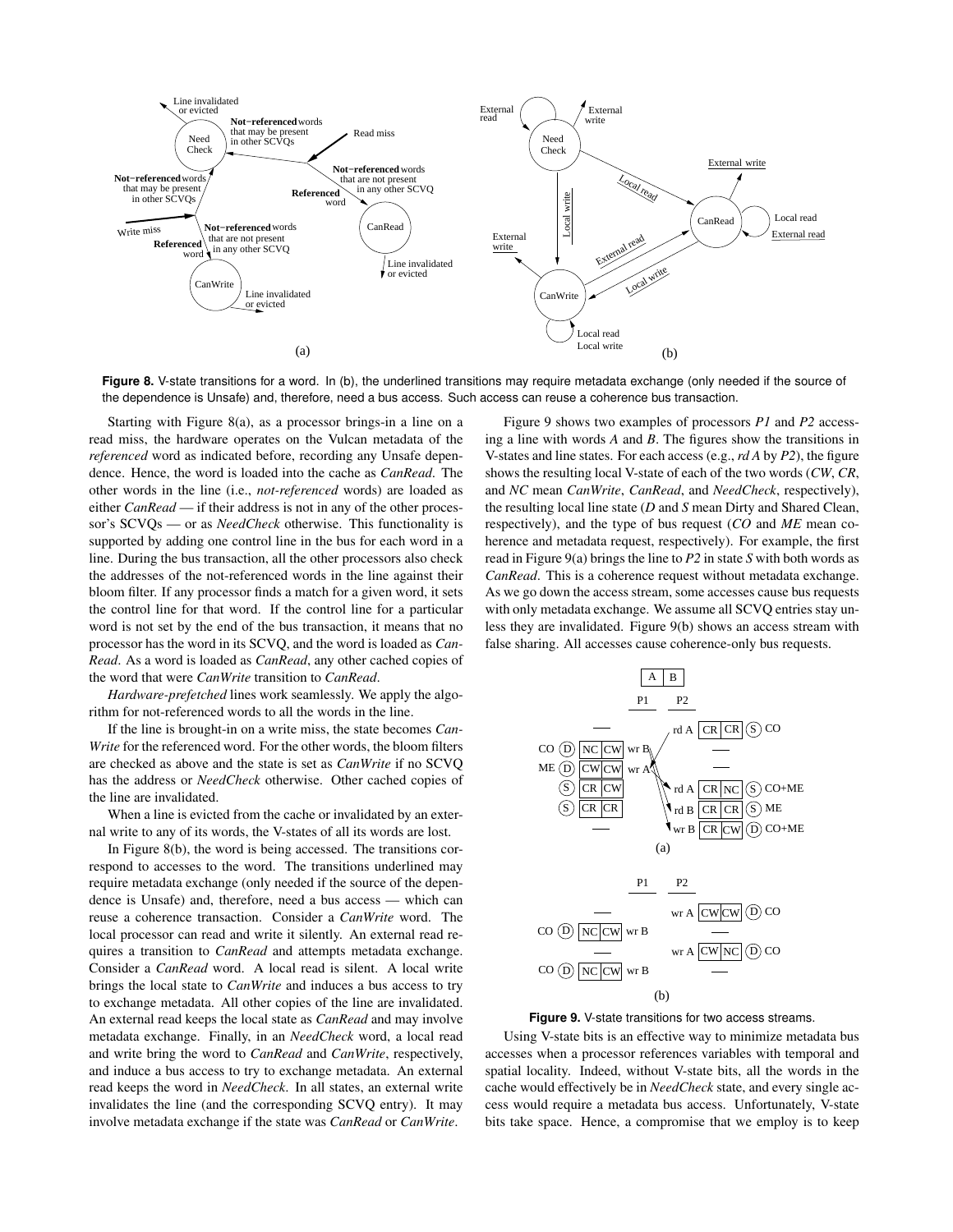V-state bits *only* for lines that currently have at least one word in the local SCVQ. Since processor references have spatial and temporal locality, we are still likely to avoid many metadata bus accesses. When all the addresses of the words in the line leave the SCVQ (in addition to when the line is invalidated or evicted from the cache), the line's V-state information is discarded. A subsequent cache hit on the line initializes the V-state bits as *NeedCheck* for all the words (before the access). With this optimization, the V-state bits are stored in a hardware structure whose size is proportional to the maximum number of SCVQ entries rather than the number of lines in the L1 cache.

# 5.3. SCVQ Implementation

The SC Violation Queue (SCVQ) is a FIFO queue that contains the Vulcan metadata for Unsafe local loads and stores. Each entry contains the address loaded or stored, and the access' SN, AS, and AD. As a load or store enters the pipeline, an SCVQ entry is allocated, setting SN to the current value plus one, AS to  $\infty$ , and AD to the preceding access' AD. The AS and AD are updated later, when (1) the load or store executes, or (2) external accesses create dependences with the load or store, or other entries in the SCVQ.

Figure 10 shows the SCVQ. It stores the information in a FIFO circular queue. On a bus transaction, we need to look-up the SCVQ for an address match. Hence, we route the word addresses from the bus through a hash table and into the queue. With this design, it is easy to allocate and deallocate entries, and to find the entries that match bus transaction addresses. Finally, a write bus transaction that invalidates an SCVQ entry simply marks it as "empty".



**Figure 10.** Implementation of the SC Violation Queue (SCVQ).

We want to minimize the number of useless SCVQ look-ups. However, we cannot rely on the cache snooper to filter them. This is because an SCVQ match may occur even if the corresponding line has been evicted from the cache. Hence, Vulcan uses a counting bloom filter [5] that hashes all the word addresses currently in the SCVQ. This structure uses counters to allow the removal of an individual hashed address. As entries are inserted and removed from the SCVQ, the addresses are added and removed from the filter. Bus transactions check the filter for a match before initiating a hashtable access. Any resulting false positives do not affect correctness; false negatives do not occur.

Inserting or removing addresses from the filter is not in a critical path. Insertion can occur any time from when the address of the reference is known until when the load or store completes and can be the source of an inter-thread dependence — in the meantime, the SCVQ entry is effectively not full. Removal can be done lazily, since at most it can induce false positive filter matches, which cause unnecessary SCVQ searches.

#### 5.4. Granularity of V-State Bits

For most accurate SCV detection, the finest granularity of a program's accesses and the granularity of Vulcan's V-state bits have to be the same. Specifically, if a program loads or stores bytes, then Vulcan needs per-byte V-state bits — with per-word V-state bits, Vulcan may incur SCV false positives and false negatives.

To support byte accesses, Vulcan adds per-byte V-state bits to each line with at least one entry in the SCVQ. Individual entries in the SCVQ may refer to a byte or to a coarser access. Since the SCVQ bloom filter is looked-up by bus transactions accessing bytes or coarser data elements, Vulcan conservatively hashes word (rather than byte) addresses in the filter — at worst, it results in unnecessary SCVQ lookups. The transitions of Figure 8 operate on bytes or words depending on the granularity of the access. Specifically, on a byte access, when a line is brought into the cache (Figure 8(a)), the requested byte is searched in all of the SCVQs and loaded in the correct state; the other bytes of the line are loaded as *NeedCheck* or *CanRead/CanWrite* depending on whether their *word* address hits in the bloom filters. There are no additional filter lookups over a word transaction. Note that the design is such that, if the program only has word accesses, the per-byte V-state bits create no additional traffic over having only per-word V-state bits.

#### 5.5. Information Available to Debug an SCV

Consider the cycle shown in Figure 2(b). There are two possible cases for when the SCV is detected. The first case is when one dependence arrow (e.g.,  $AI \rightarrow BO$ ) is fully recorded when the source of the second dependence (*B1*) sends the response; the second case is when it is not, because both responders (*A1* and *B1*) respond concurrently. In the first case, the SCV is detected at both the source (*B1*) and destination (*A0*) of the second dependence; in the second case, it is detected at the destinations of the two dependences (*A0* and *B0*). In either case, when each processor detects the SCV, it raises an exception.

The information that is available to the debugger in the interrupted processor at the destination of the dependence is the address being accessed, the instruction's PC and, depending on the protocol implementation, the ID of the sender processor. If the destination reference is a read, the exception gets the precise processor state; if it is write, it is not generally possible to get the precise state at the reference — the reason is that the write is in the write buffer and later operations may have already retired and completed. The information available to the debugger in the interrupted processor at the source of the dependence is the address accessed and the ID of the requesting processor. The instruction's PC is unavailable — unless we augment the SCVQ with PCs. The exception in the source processor is not precise because newer instructions may have finished. Finally, the debugger can also inspect the Vulcan metadata of all the Unsafe requests in the two processors, to provide more information.

## 6. Limitations of the Current Vulcan Design

The current Vulcan design has some limitations. The first one is that it focuses on cycles involving only two processors. In practice, this is not a major limitation because cycles involving more processors are much rarer — they need the overlapping of three or more data races. Much of the related work also focuses on two-processor interactions only (e.g., [6, 8, 10]). We could extend Vulcan to handle several-processor cycles by propagating the *AS/AD* information along the dependence arrows, instead of just sending *SN*.

A second limitation is that the current design does not consider speculative loads from mispredicted branch paths. In a real system, these loads cannot generate SCVs. However, to be able to take them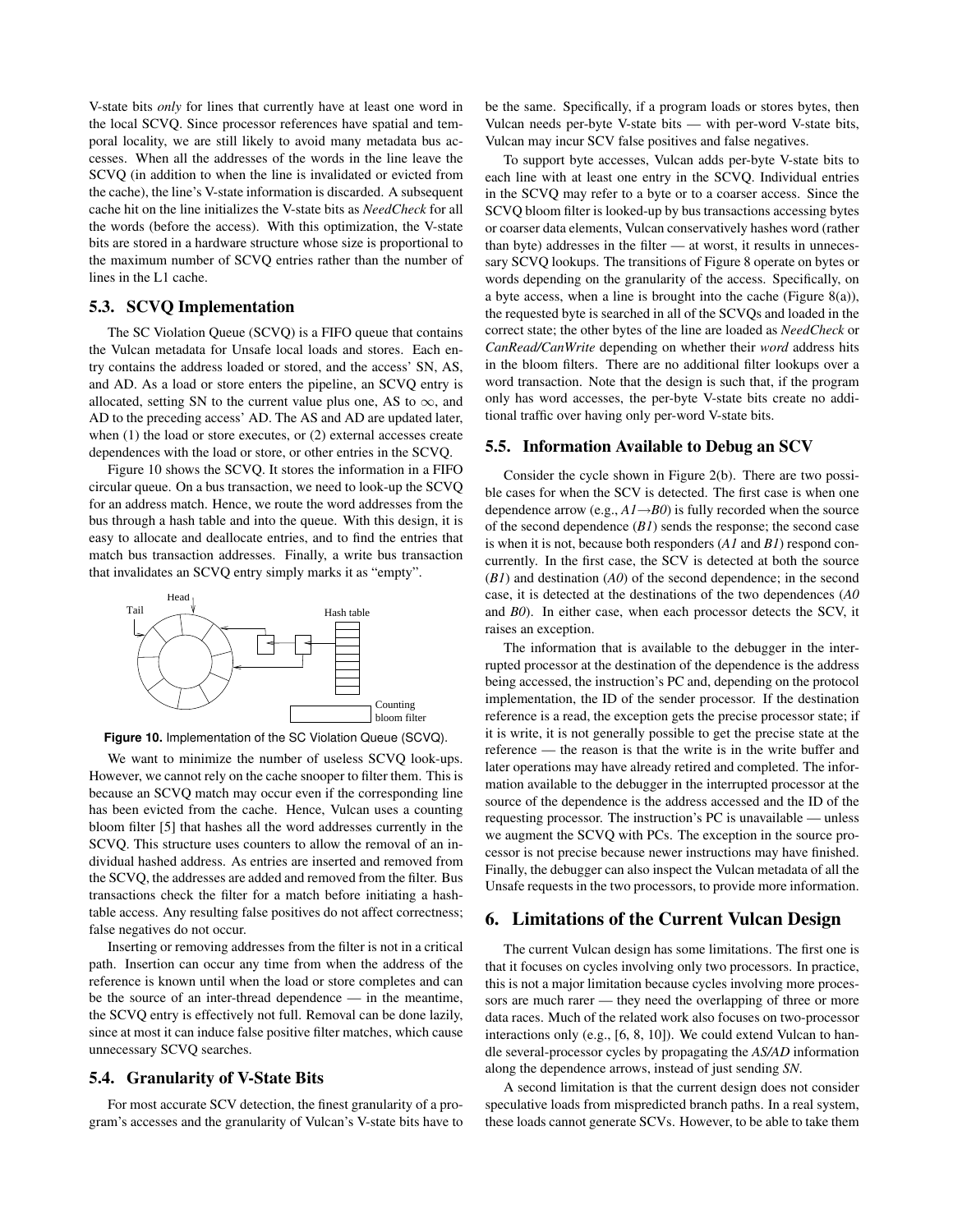into account, we would need to change Vulcan. For example, the hardware may have to delay performing metadata updates until the load becomes non-speculative. However, Vulcan supports hardware prefetches and within-processor load forwarding.

Vulcan is not concerned with the impact of compiler transformations on SCVs. It simply takes the executable that the compiler provides to the hardware and reports SCVs due to hardware-initiated reference reordering. Similarly, since Vulcan is a dynamic scheme, it only provides information for the actual performed runs.

We discussed in Section 5.4 that the finest granularity of program accesses and of Vulcan's V-state bits have to be the same otherwise, both SCV false positives and false negatives may occur. Finally, the SCVQs need to be large enough to hold all the Unsafe accesses. If they are not and they have to drop some of these accesses, then SCV false negatives may occur.

Overall, within these constraints (two-processor cycles only, no misspeculated loads, and no compiler effects) and with appropriate hardware structures (correct grain of V-state bits and large-enough SCVQs), Vulcan has neither false positives nor false negatives.

Finally, our Vulcan design in a snoopy protocol with all-to-all hardware structures may not scale well to large numbers of processors. However, this is not a major limitation. First, our evaluation shows that Vulcan scales well until at least 8 processors (and we did not explore beyond). Also, it is well known that runs with few processors are typically enough to find concurrency bugs [22].

# 7. Evaluation

Our goal is to (1) validate Vulcan's effectiveness in detecting SCVs, (2) determine the size of its hardware structures, and (3) assess its overhead in terms of network traffic and execution time.

# 7.1. Experimental Setup

We model Vulcan's architecture using cycle-level executiondriven simulations. We use the SESC simulator [28] to model a multicore with a variety of configurations: four or eight out-oforder cores with 2- or 4-issue wide pipelines and supporting the Release Consistency (RC) or Processor Consistency (PC) memory models. They have a simple cache hierarchy composed of a private L1 cache and a shared L2 cache. Table 2 shows the architecture parameters. When there is a choice, the values in bold are the default ones. In most of the evaluation, we use per-word V-state bits; in the last part, we use per-byte V-state bits.

| Chip multiprocessor with 4 or 8 cores.             |
|----------------------------------------------------|
| Out-of-order; 2.0GHz; 2-issue or 4-issue.          |
| <b>32</b> , 64, 128, or 256 entries.               |
| <b>Release (RC)</b> or Processor (PC) consistency. |
| 32KB WB, 4-way asso., 2-cycle round trip.          |
| 1MB WB, 8-way asso., 20-cycle round trip.          |
| $32B$ or $4B$                                      |
| Snoopy MSI protocol; 1.0GHz 16B-wide bus.          |
| L1-L1: 38 cyc; processor-memory: 500 cyc.          |
| SCVO: 256 entries; SN, AD[i], AS[i]: 4B each.      |
| Bloom filter: 128B with 2-bit counts, H3 hash.     |
| Word or byte V-state bits for lines in SCVQ.       |
|                                                    |

## **Table 2.** Multicore architectures evaluated.

We use three sets of applications for the evaluation (Table 3). The first set has implementations of concurrent data structures and mutual exclusion algorithms that have SCVs. They are taken from [6, 8]. The second set has some reported SCV bugs from open source libraries. The last set has 8 codes from SPLASH-2. The first two sets have known SCVs and are used to evaluate Vulcan's effectiveness. The last set has lengthy applications, supposedly free of SCVs, and is used to estimate Vulcan's overheads.

| Set                   | Program        | Description                     |  |  |  |
|-----------------------|----------------|---------------------------------|--|--|--|
|                       | Dekker         | Algorithm for mutual exclusion. |  |  |  |
| Conc.                 | Lazylist       | List-based concurrent set.      |  |  |  |
| Algo.                 | Snark          | Nonblocking double-ended queue. |  |  |  |
|                       | Harris         | Nonblocking set.                |  |  |  |
|                       | Pthread_cancel | Unwind code after canceling     |  |  |  |
| Bug                   | from glibc     | thread needs a fence [3].       |  |  |  |
| Crypt_util<br>Kernels |                | Small table initialization code |  |  |  |
|                       | from glibc     | needs a fence [1].              |  |  |  |
|                       | DCL            | Kernel using double checked     |  |  |  |
|                       | bug            | locking without fences.         |  |  |  |
| <b>Full Apps</b>      | SPLASH-2       | 8 programs form SPLASH-2.       |  |  |  |

**Table 3.** Applications analyzed.

## 7.2. Hardware Requirements

Vulcan adds to each core the following hardware: (1) SCVQ circular queue with its hash table, (2) SCVQ bloom filter, (3) Vstate bits in the lines with at least one entry in the SCVQ, and (4) Performed Point array. For the default parameters in Table 2, in a 4 core chip, the storage requirements are about 8448B, 128B, 512B, and 16B, respectively, or a total of 9KB per core. For a machine with *N* cores, the overhead per core can be shown to be (2052\*N + 896) bytes. This means that, in an 8-core chip, the overhead is 17KB per core.

If we want to support byte-level accesses, we need per-byte Vstate bits for each line with at least one entry in the SCVQ. Moreover, each SCVQ entry needs a 2-bit longer address and 2 bits to denote whether the reference was to a byte, half-word, or word. The SCVQ bloom filter still conservatively hashes word addresses. All this support only adds 1.7KB more Vulcan storage overhead per core, irrespective of the number of cores in the machine.

## 7.3. SC Violation Detection Ability

To test Vulcan's SCV detection ability, we run each application multiple times — 100 times for the concurrent algorithms and bug kernels, and 5 times for the SPLASH-2 codes. In each run, we generate different interleavings by forcing the processors to miss some random number of fetch cycles. For each application, we report, over all the runs, the number of *unique* and *total* SCVs observed. This information is shown in Table 4, for cache lines of 4 and 32 bytes, and for RC and PC memory models. For SPLASH-2, the table only shows fmm because Vulcan finds no SCV in the other SPLASH-2 codes.

Under RC (Columns 4 and 5), Vulcan detects SCVs in all of these codes (except in two codes with 4B lines). Under PC (Columns 6 and 7), Vulcan finds slightly fewer unique SCVs, and none in Lazylist or Snark. This is because PC is stricter than RC, and some SCVs may be impossible or less likely to occur. Also, the number of SCVs found changes with the line size. This shows that this bug is highly dependent on the timing of events.

Overall, we find that Vulcan is very effective at finding SCVs in these two different memory models. With more runs, new interleavings may occur and Vulcan may find more SCVs.

Finally and most importantly, Vulcan *finds three new, previously unreported SC violation bugs* in the codes in bold in Table 4: one in Pthread cancel, one in Crypt util, and one in fmm (which appears as three unique SCVs). We discuss them next.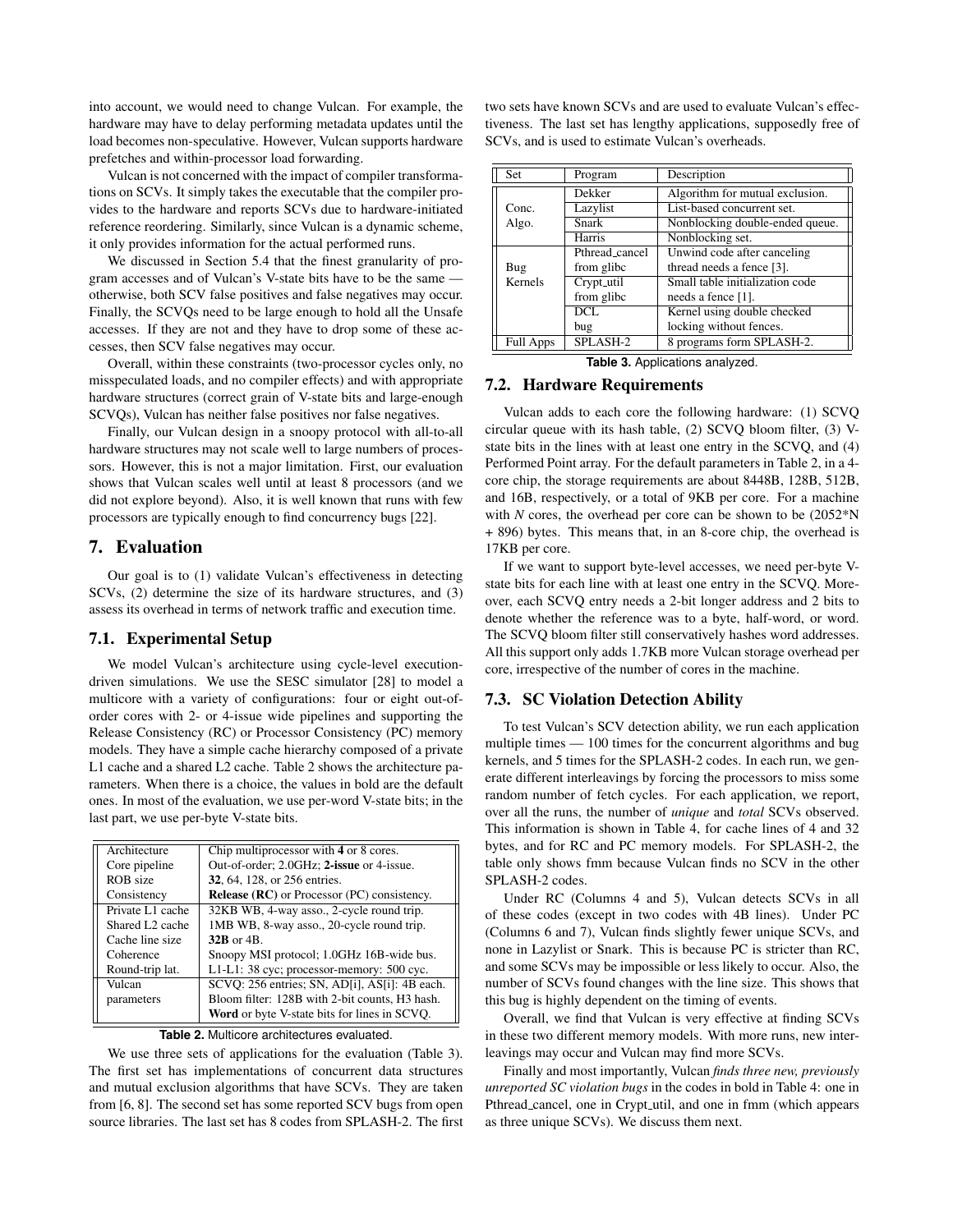| Appl.          | Line | $#$ of | # of SC Violations Found |          |          |                |
|----------------|------|--------|--------------------------|----------|----------|----------------|
|                | Size | Runs   | Under RC                 |          | Under PC |                |
|                | (B)  |        | Uniq.                    | Total    | Uniq.    | Total          |
| Dekker         | 4    | 100    |                          | 1982     |          | 1784           |
|                | 32   | 100    | 1                        | 224      | 1        | 518            |
| Lazylist       | 4    | 100    | $\Omega$                 | $\Omega$ | $\Omega$ | 0              |
|                | 32   | 100    |                          | 150      | 0        | $\Omega$       |
| Snark          | 4    | 100    |                          | 745      | $\theta$ | $\Omega$       |
|                | 32   | 100    |                          | 1467     | 0        | $\Omega$       |
| Harris         | 4    | 100    | $\Omega$                 | $\Omega$ | 1        | $\overline{2}$ |
|                | 32   | 100    | 1                        | 18       | 1        | $\mathfrak{D}$ |
| <b>Pthread</b> | 4    | 100    | $\overline{c}$           | 298      |          | 104            |
| _cancel        | 32   | 100    | $\overline{c}$           | 142      | 1        | 400            |
| Crypt          | 4    | 100    | $\overline{c}$           | 564      |          | 228            |
| _util          | 32   | 100    | $\overline{c}$           | 130      |          | 800            |
| DCL            | 4    | 100    | $\overline{c}$           | 648      | 1        | 600            |
|                | 32   | 100    | 1                        | 2        | 1        | 491            |
| fmm            | 4    | 5      |                          | 2        | 3        | 14             |
|                | 32   | 5      | 3                        | 18       | 0        | $\Omega$       |

**Table 4.** SC violations found in various applications. Vulcan found three new SC violations in the codes in bold.

## 7.4. Three New SC Violation Bugs Found

## • New SC Violation in the Pthread Library

One of the SCVs in the *Pthread cancel* kernel of Table 4 is Bug ID 2644 in the Redhat bug database [3], which has been fixed by the developers. After running Vulcan, we found a *new SC violation even in the bug fix*. We reported the new bug and its fix to the developers, who have recently implemented the fix.

Figure 11 shows the bug in the original bug fix. Figure 11(a) shows the *pthread cancel init* and *Unwind Resume* functions, together with the fence (write barrier) that the developers inserted in an attempt to fix the bug. Assume that thread T1 is in *pthread cancel init*, and about to initialize function pointers *libgcc s resume* (in A0) and *libgcc s gtecfa* (in A1). Before it does so, thread T2 is in *Unwind Resume* and calls *pthread cancel init*. There, it finds *libgcc s gtecfa* already non-null (in B0), returns from *pthread cancel init* and uses *libgcc s resume* (in B1). However, due to an SCV, *libgcc\_s\_resume* is still uninitialized and the program crashes.

The references involved and the fence are shown in Figure 11(b). This code is the same as Figure  $1(a)$  except for the fence. Unfortunately, the fence only prevents the A0-A1 reorder. In an RC (or PowerPC) memory model, B0 and B1 can *effectively* get reordered as in Figure 11(c), causing a cycle. Specifically, the condition in B0 is predicted true by the branch predictor (although it is currently false) and B1 is executed before A0. After A0 and A1 execute, the B0 branch resolves, confirming that B1 is in the correct path. However, B1 used the old value and the code crashes. To fix this, we also add a fence between B0 and B1.

# • New SC Violation in the Crypt Library

A similar situation occurs for *Crypt util*. One of its SCVs in Table 4 is Bug ID 11449 in the database [1], which had also been incorrectly fixed by the developers. After running Vulcan, we found a new SCV in the bug fix. We reported the new bug and its fix to the developers. They declined to fix it because the bug also only happens in memory models more relaxed than Intel's x86 and the cryptography library is used little.

Figure 12(a) shows the buggy code of function *init des r*, which uses DCL to initialize shared tables, and the fence that the



function, grabs the lock and is about to initialize table *eperm32tab* (in A0) and then set *small tables- initialized* (in A1). Thread T2 enters the function, finds *small tables initialized* set (in B0) and uses *eperm32tab* (in B1). Unfortunately, *eperm32tab* is still uninitialized due to the SCV.



**Figure 12.** New SC violation found in the glibc crypt library.

The references involved and the fence are shown in Figure 12(b). The code is similar to the one in Figure 11(b). We need another fence between B0 and B1.

#### • New SC Violation in fmm from SPLASH-2

Vulcan finds three new SCVs in fmm, caused by a single flag dependence racing against three pairs of references. The code for one of the racing pairs is shown in Figure 13. Inside the *SetColleagues* function, a thread (T2) sets structure *colleagues* (in A0) and then flag *construct synch* (in A1); another one spins on the flag (in B0) and then uses the structure (in B1). This is the pattern of Figure 1, and an SCV occurs. In the fmm code, the flag was de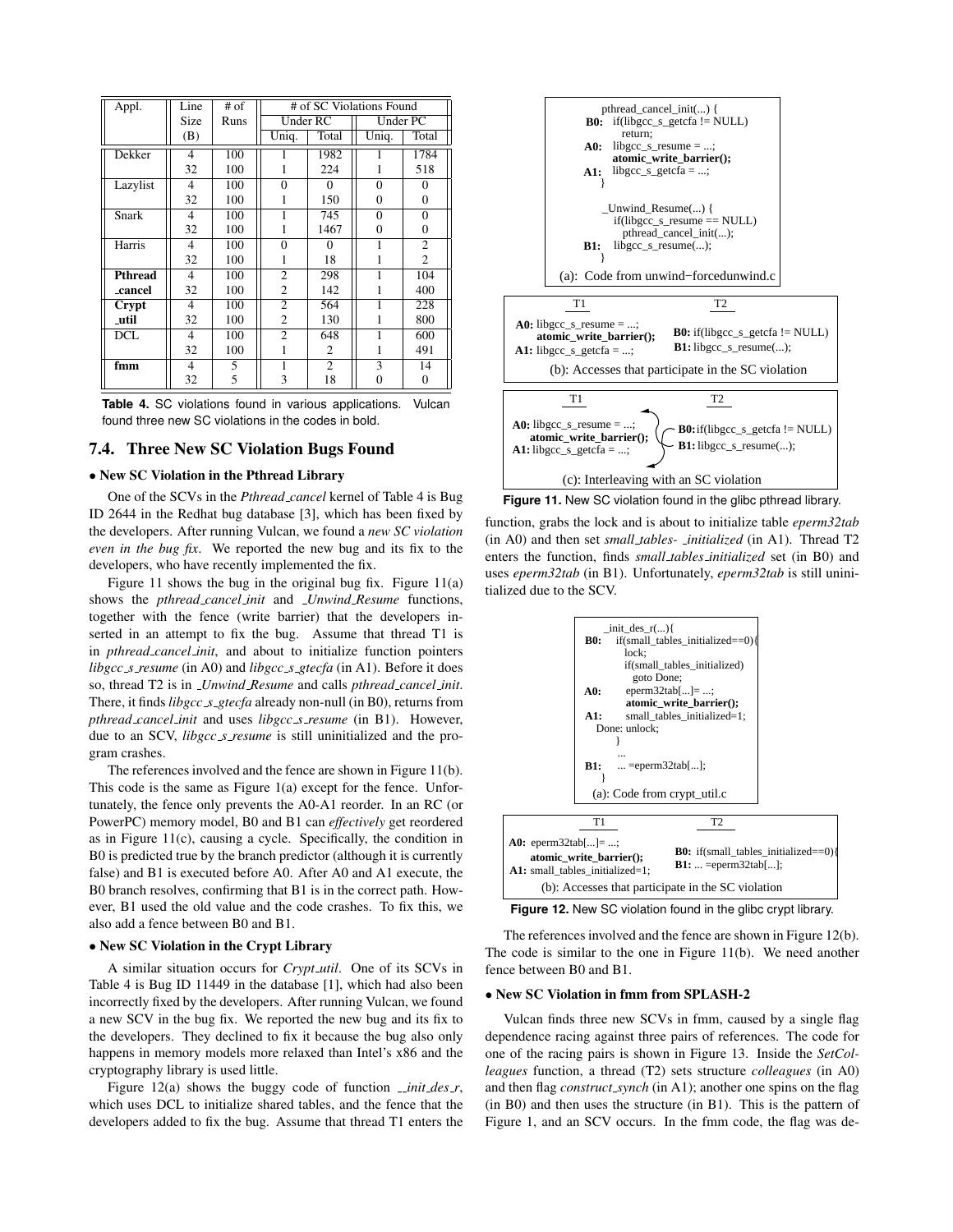clared as volatile. However, in C, while volatile prevents compiler optimizations, it does not prevent reordering by the hardware.



**Figure 13.** New SC violation found in fmm from SPLASH-2.

This SCV affects the precision of the program's output because thread T1 uses "old data". However, since fmm is an N-body problem, the output might still be acceptable. Still, this is a serious bug because the programmer can hardly reason about the bug's impact on the code. This bug can be fixed by either placing a fence between the two references in each thread, or by using a synchronization instruction to access the flag.

# 7.5. SCVQ Size and Sensitivity

To size the SCVQ, we need to know the number of Unsafe accesses that individual processors maintain. Consequently, we count the average and maximum number of Unsafe accesses per processor over time. We use only SPLASH-2 applications because the others are too small to provide useful information. For our measurements, we take a sample every time a memory operation is issued. We additionally count the average and maximum number of pending accesses. These are loads and stores that have been issued but not yet completed, and are a strict subset of Unsafe accesses — an access remains Unsafe at least while pending and often beyond that. Figure 14 shows the results for each application.



**Figure 14.** Number of pending and Unsafe accesses.

The average number of Unsafe accesses ranges from 6 to 17 (Figure 14(a)). This is a small number, and is about double of the average number of pending accesses. However, accesses are typically bursty and the maximum number of Unsafe accesses is higher. Across applications, it ranges from 40 to 270 (Figure 14(b)). If we average out all the codes, the number is about 140, which is also about double of the maximum number of pending accesses.

Overall, to be conservative, we size the SCVQ with 256 entries. Most of the time, only about 10 or so entries are in use. In one application, namely cholesky, there are 170 times in the execution of the 147-million memory-access program when we need more than 256 entries. Hence, we have rerun the program with a 270 entry SCVQ, which is large enough, and found no SCVs either.

We now measure how the number of Unsafe and pending accesses changes with the ROB size and processor issue width. This is shown in Figure 15, which plots the average across all SPLASH-2 codes. For each ROB size and issue width, we show the average and maximum number of pending and Unsafe accesses. The number on top of the maximum Unsafe bars is the number of SCVQ overflows, as a percentage of total instructions. We see that, for our default issue width (Figure 15(a)), changes in the ROB size have negligible impact. For 4-issue cores (Figure 15(b)), if the ROB reaches 128 entries or more, the SCVQ starts to overflow.



**Figure 15.** Pending and Unsafe accesses for different ROB sizes and issue widths.

# 7.6. Network Traffic & Execution Overhead

Vulcan's execution overhead comes from the additional bus traffic that it induces. This traffic has two sources: (i) the information that Vulcan piggybacks on some of the ordinary coherence transactions on the bus and (ii) the Metadata bus accesses that it induces (Section 4.4). In both cases, Vulcan sends a Sequence Number in the request (4 bytes), and both a Sequence Number and a Performed Point in the response (8 bytes).

To see the magnitude of this traffic, Figure 16 breaks down the total bytes of traffic in the bus for each application. We run the experiments for both 4-core and 8-core systems. The categories are: traffic in a Vulcan-free execution (*No Vulcan*), traffic piggybacked by Vulcan on the normal coherence (*Piggybacked*), and traffic in Metadata bus accesses (*Extra*). We see that Vulcan's effect is modest: on average for 4 cores, *Piggybacked* accounts for 9% of the traffic and *Extra* for 12%. For 8 cores, the result is similar.



**Figure 16.** Breakdown of total bus traffic in bytes.

Given the bus parameters of Table 2, we assume that the additional bytes piggybacked by Vulcan on a coherence transaction do not increase the bus occupancy cycles of the transaction. However, for Metadata bus accesses, we assume bus occupancies of 2 bus cycles for request and 2 for reply. The contention induced by these accesses causes Vulcan's execution overhead.

Tables 5 and 6 show Vulcan's execution overhead for 4 and 8 core systems, respectively. Each table shows the execution overhead with word and byte granularity for V-state bits. For each core count and V-state granularity, the tables show the number of bus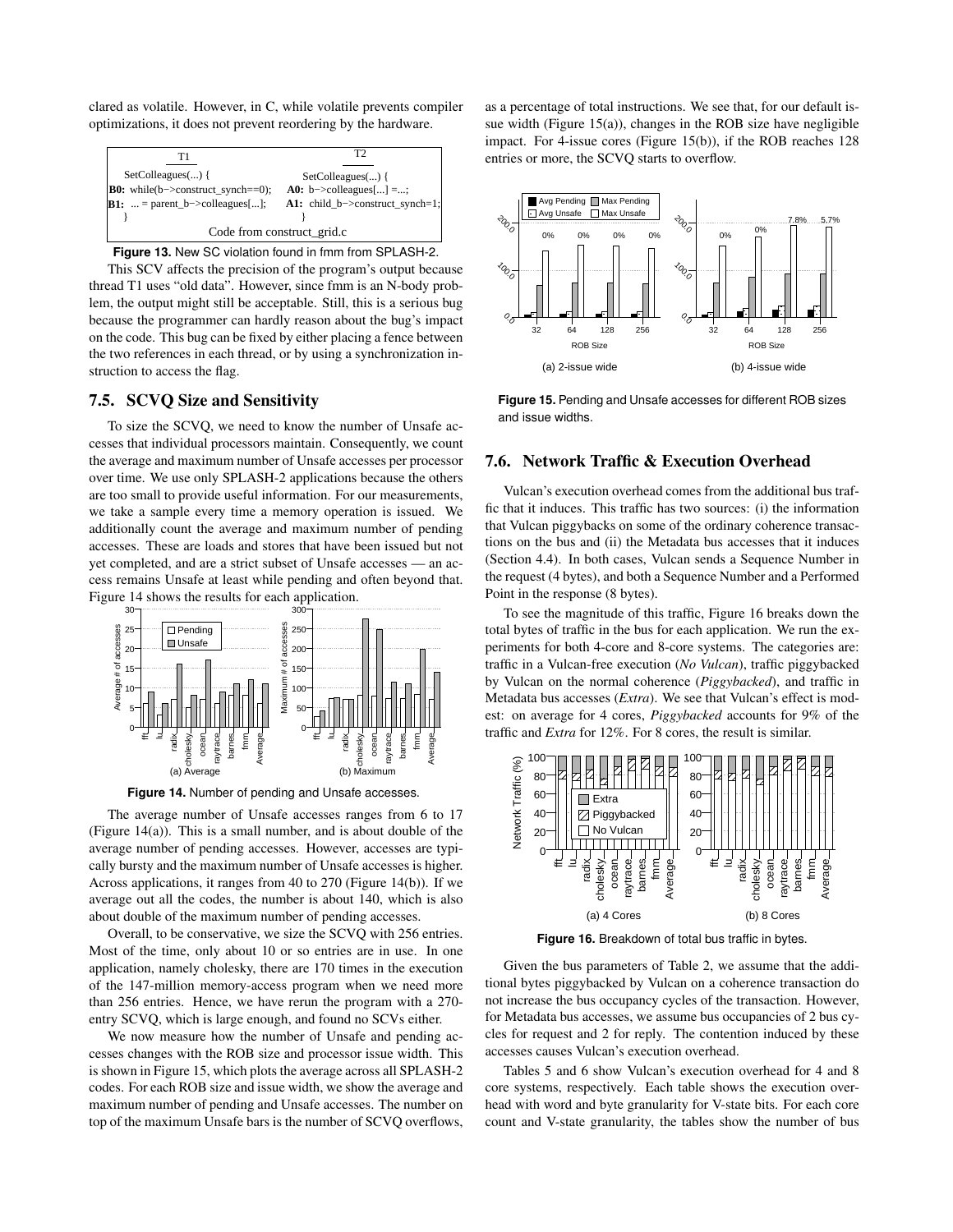accesses, the fraction of those that are Metadata bus accesses, and the increase in the program's execution time due to Vulcan.

|        | Word Granularity |            |       | <b>Byte Granularity</b> |            |        |
|--------|------------------|------------|-------|-------------------------|------------|--------|
| Appl.  | Tot.             | Meta.      | Exec. | Tot.                    | Meta.      | Exec.  |
|        | Bus              | <b>Bus</b> | Time  | Bus                     | <b>Bus</b> | Time   |
|        | Acc.             | Acc.       | Over. | Acc.                    | Acc.       | Over.  |
|        | (Mil.)           | $(\%)$     | (%)   | (Mil.)                  | (%)        | $(\%)$ |
| fft    | 0.4              | 32.4       | 4.9   | 0.4                     | 32.6       | 4.9    |
| lu     | 1.2              | 34.4       | 3.8   | 1.2                     | 34.4       | 3.8    |
| radix  | 2.0              | 32.5       | 0.7   | 2.0                     | 32.6       | 0.7    |
| chole. | 34.4             | 38.9       | 8.1   | 34.4                    | 38.9       | 8.1    |
| ocean  | 21.5             | 26.7       | 5.5   | 21.5                    | 26.7       | 5.5    |
| raytr. | 3.1              | 8.8        | 4.2   | 3.6                     | 19.8       | 6.7    |
| barnes | 30.7             | 6.9        | 2.7   | 30.9                    | 6.9        | 2.7    |
| fmm    | 19.2             | 25.8       | 2.6   | 19.2                    | 25.8       | 2.6    |
| Avg.   | 14.1             | 25.8       | 4.1   | 14.2                    | 27.2       | 4.4    |

**Table 5.** Vulcan's execution overhead for 4 cores.

|        | Word Granularity |            |       | <b>Byte Granularity</b> |            |        |  |
|--------|------------------|------------|-------|-------------------------|------------|--------|--|
| Appl.  | Tot.             | Meta.      | Exec. | Tot.                    | Meta.      | Exec.  |  |
|        | <b>Bus</b>       | <b>Bus</b> | Time  | <b>Bus</b>              | <b>Bus</b> | Time   |  |
|        | Acc.             | Acc.       | Over. | Acc.                    | Acc.       | Over.  |  |
|        | (Mil.)           | (%)        | (%)   | (Mil.)                  | $(\%)$     | $(\%)$ |  |
| fft    | 0.4              | 31.8       | 9.5   | 0.4                     | 31.9       | 9.5    |  |
| lu     | 1.2              | 35.3       | 3.6   | 1.2                     | 35.3       | 3.6    |  |
| radix  | 2.1              | 33.0       | 1.4   | 2.1                     | 33.0       | 1.4    |  |
| chole. | 35.6             | 38.4       | 9.0   | 35.7                    | 38.5       | 9.0    |  |
| ocean  | 21.6             | 27.7       | 12.3  | 21.7                    | 27.6       | 12.3   |  |
| raytr. | 3.6              | 9.6        | 4.4   | 4.0                     | 19.0       | 6.9    |  |
| barnes | 35.0             | 6.5        | 2.8   | 35.1                    | 6.3        | 2.7    |  |
| fmm    | 19.4             | 26.0       | 2.8   | 19.4                    | 26.0       | 2.8    |  |
| Avg.   | 14.9             | 26.0       | 5.7   | 14.9                    | 27.2       | 6.0    |  |

Table 6. Vulcan's execution overhead for 8 cores.

The tables show that Metadata bus accesses account for an average of 26-27% of the bus accesses, and that such fraction does not change much with the core count. Importantly, Vulcan's execution time overhead is small. On average for word granularity, it is 4.1% for 4-core systems and 5.7% for 8-core systems.

When Vulcan supports V-state byte granularity, the overhead increases in the applications with a non-negligible fraction of byte accesses. For the applications considered, only Raytrace is in this class. As a result, in Raytrace, the number of Metadata bus accesses increases and the execution time overhead increases a modest 2.5 percentage points, as we go from word to byte granularity for both processor counts. For the other codes, since they reference mostly words rather than bytes, Vulcan's execution behaves as if it had word- rather than byte-granularity V-state bits. On average for all the applications, the execution overhead with byte-granularity Vstate bits is 4.4% for 4-core systems and 6.0% for 8-core systems.

Overall, we conclude that Vulcan's execution overhead is small enough to allow on-the-fly use — both with word- and bytegranularity V-state bits. In addition, the overhead scales nicely from 4- to 8-core systems.

# 8. Other Related Work

There is related work in architecture, compilation, testing, and hardware verification. In architecture, the most related work is Conflict Ordering (CO) by Lin *et al.* [21], which is a technique to support SC in a relaxed-consistency machine. CO is also based on identifying Shasha's delay sets [30] in hardware. At a high level, CO and Vulcan differ in that their goals are different: Vulcan focuses on identifying SCVs, while CO focuses on supporting SC. However, Vulcan could be extended to support SC when an upcoming SCV is suspected, and CO could stop execution when an SCV is possible. Hence, at a deeper level, CO and Vulcan are similar in that they both attempt to identify race cycles.

CO's key contribution is to use information about pending accesses in the directory module to avert cycles. Unfortunately, CO requires introducing stalls in processor requests. Specifically, there are two stall types: write- and read-induced. Write-induced stalls occur when the write *W* that is about to retire misses in the cache. At that point, the next read or write cannot retire until *W* goes to the directory, leaves its address there, and brings back the list of pending writes (write-list). This stall cannot be eliminated with exclusive prefetching. Read-induced stalls occur when a speculative read *R* misses in the cache. When *R* reaches the ROB head, *R* has to perform a directory access again, to obtain the write-list. Only when the write-list returns can *R* retire and allow subsequent reads and writes to retire. Again, this cannot be fixed by prefetching.

CO also differs from Vulcan in that, to detect cycles, it compares line addresses rather than word or byte addresses. This causes false positives. Luckily, false positives simply cause stalls — although this approach would not work to debug SCVs like Vulcan. If, instead, CO compared word addresses, then a processor accessing multiple words of the same line in sequence would have to make multiple directory accesses to deposit the addresses of all the words.

There are compiler techniques to identify race cycles and put fences (e.g., [14, 17, 19, 31]). They are conservative because they only use static information, and typically cause large slowdowns. Lin *et al.* [20] can hide some of the resulting fence delay with architectural support. Duan *et al.* [12] use a race detector to construct a graph of races dynamically. Then, off-line, they traverse the graph to find potential SCVs. Vulcan differs in that: (1) it is an on-thefly scheme, while Duan's SCV detection is off-line; (2) it needs no software support; and (3) it has no false positives, while Duan's scheme may point to SCVs that never occur.

The software testing community has proposed static and off-line techniques to check for SCVs (e.g., [6, 7, 8]). While promising, these techniques are not designed for on-the-fly SCV detection in large codes with negligible overhead. The hardware verification community has designed techniques to verify if a memory system hardware is correctly implemented (e.g., [10, 11, 25]). While related, these works have a different goal: we focus on debugging software as it runs on a relaxed-consistent machine; they focus on verifying that the hardware correctly implements a memory model.

# 9. Conclusion

This paper proposed Vulcan, the first hardware scheme to precisely detect SCVs at runtime, in programs running on a relaxedconsistency machine. Vulcan uses cache coherence protocol transactions to dynamically detect cycles in memory access orders across threads. When a cycle is about to occur, an exception is triggered, providing information to debug the SCV. For the conditions considered in this paper and with enough hardware, Vulcan suffers neither false positives nor false negatives. It induces negligible execution overhead, requires no software help, and only takes as input the program executable. Our results showed that Vulcan detected *three new SCV bugs* in popular codes: Pthread and Crypt libraries, and fmm from SPLASH-2. Vulcan's negligible execution overhead makes it suitable for on-the-fly use.